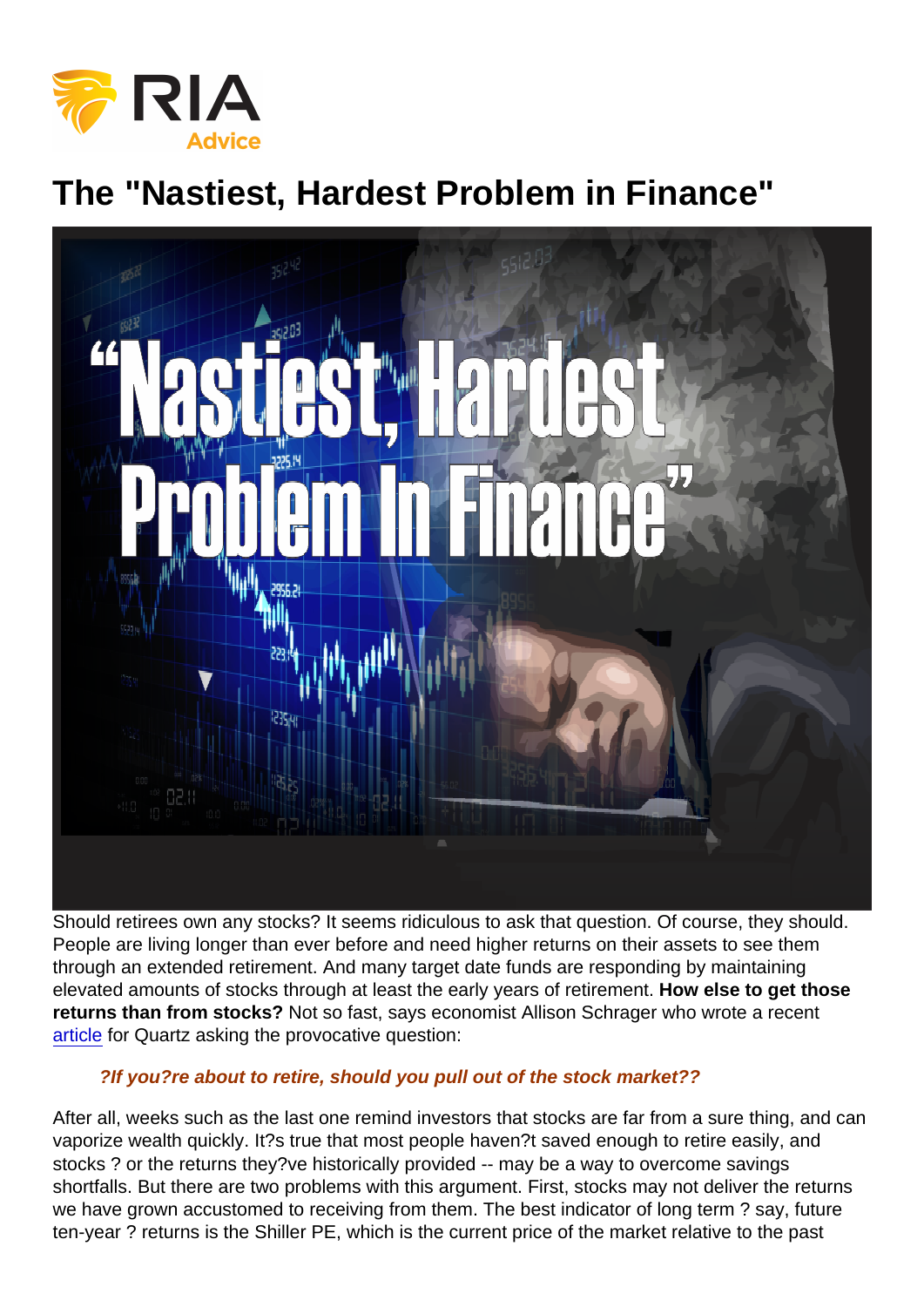decade?s worth of inflation-adjusted average earnings. That metric is over 30, despite last week?s correction. It?s two highest readings previously have been 34 in 1929 and 44 in 2000. And stocks did poorly from those two peaks over the next decade. Basically, it's very hard for stocks to perform well for the next decade starting from this valuation.

Because of their high valuations, stocks may not outpace bonds. The 10-Year US Treasury is now yielding around 2.8%, and investors can own an index of investment grade corporate bonds that pays nearly 3.6% in the form of the iShares Investment Grade Corporate ETF (LQD). And if investors can get a highly probable return of over 3% from bonds, it?s not clear that domestic stocks will outstrip that by a lot or even at all. Moreover, the volatility stocks often deliver can destroy retirement plans, even if stocks eke out higher average annual returns than bonds. This is because of something called ?sequence of return risk.? That basically means that ,during distribution phase, when and how returns are delivered matters at least as much as the average annual return itself. I did a study of two portfolios ? one all domestic stocks, and one balanced ? starting in 2000 using the famous ?4% retirement rule.? That means the retiree is taking 4% of the portfolio as income in the first year and boosting the first year?s dollar payment by 4% every year thereafter.

Source: Morningstar, Yahoo!Finance

The results are ugly for the all-stock portfolio, which reduced the account by nearly 80% after 18 years at the end of 2017. The balanced portfolio, by contrast, was reduced by only 20% of the original balance after 18 years of applying the 4% rule. The starting point for the test is